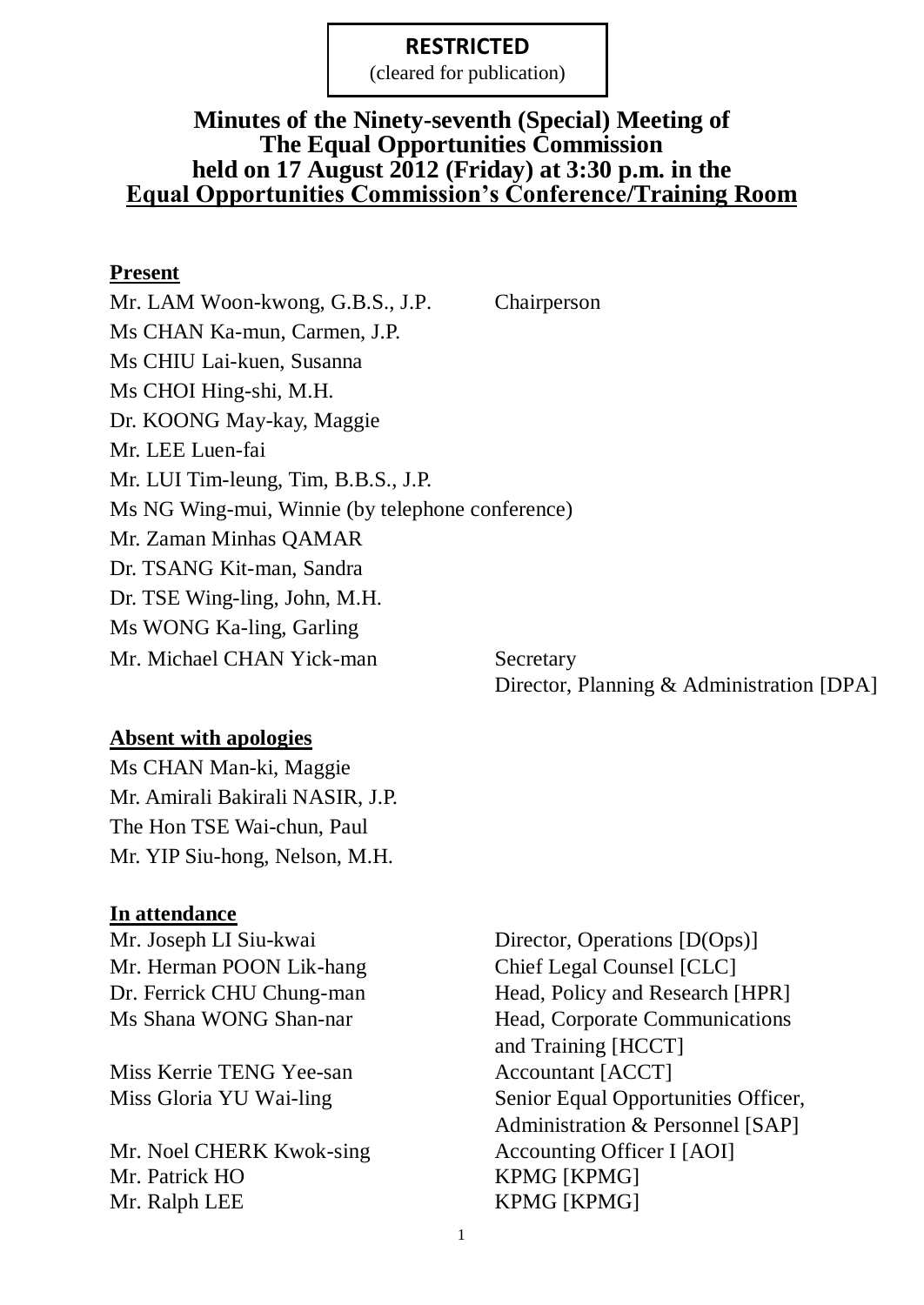(cleared for publication)

### **I. Introduction**

1. The Chairperson (C/EOC) welcomed all Commission Members (Members) and the representative of EOC's external auditors KPMG, Certified Public Accountants (KPMG), Mr. Patrick HO and Mr. Ralph LEE to the  $97<sup>th</sup>$  (Special) Meeting. Ms Winnie NG has joined the meeting via telephone conference.

2. Apologies for absence had been received from Ms CHAN Man-ki, Maggie, Mr. Amirali Bakirali NASIR, J.P., The Hon TSE Wai-chun, Paul and Mr. YIP Siu-hong, Nelson, M.H. due to clash of meeting schedules/other business engagements.

3. C/EOC said that the purpose of this Special Meeting was to seek Members' approval on the audited accounts for the year ended 31 March 2012. The representative from KPMG, Mr. Patrick HO and Mr. Ralph LEE would present information concerning the audited accounts and answer Members' questions.

# **II. Approval of the Audited Accounts for the Year Ended 31 March 2012** (EOC Paper No. 14/2012; Agenda Item No. 1)

4. Members noted that in accordance with Section 18 of Schedule 6 to the Sex Discrimination Ordinance, the EOC's auditor, KPMG, Certified Public Accountants, had audited the accounts of the EOC for the year ended 31 March 2012 and prepared two sets of audited accounts for EOC Board's approval, namely, the Annual Financial Report and the Financial Statements. The Annual Financial Report was prepared in compliance with the Guidelines on the Management and Control of Government Funding for Subvented Organisations issued by the Government and in accordance with the accounting policies adopted by the Commission. It showed the detailed breakdown of income and expenditures for information of the EOC's housekeeping bureau, the Constitutional and Mainland Affairs Bureau (CMAB) (yellow copy at Annex A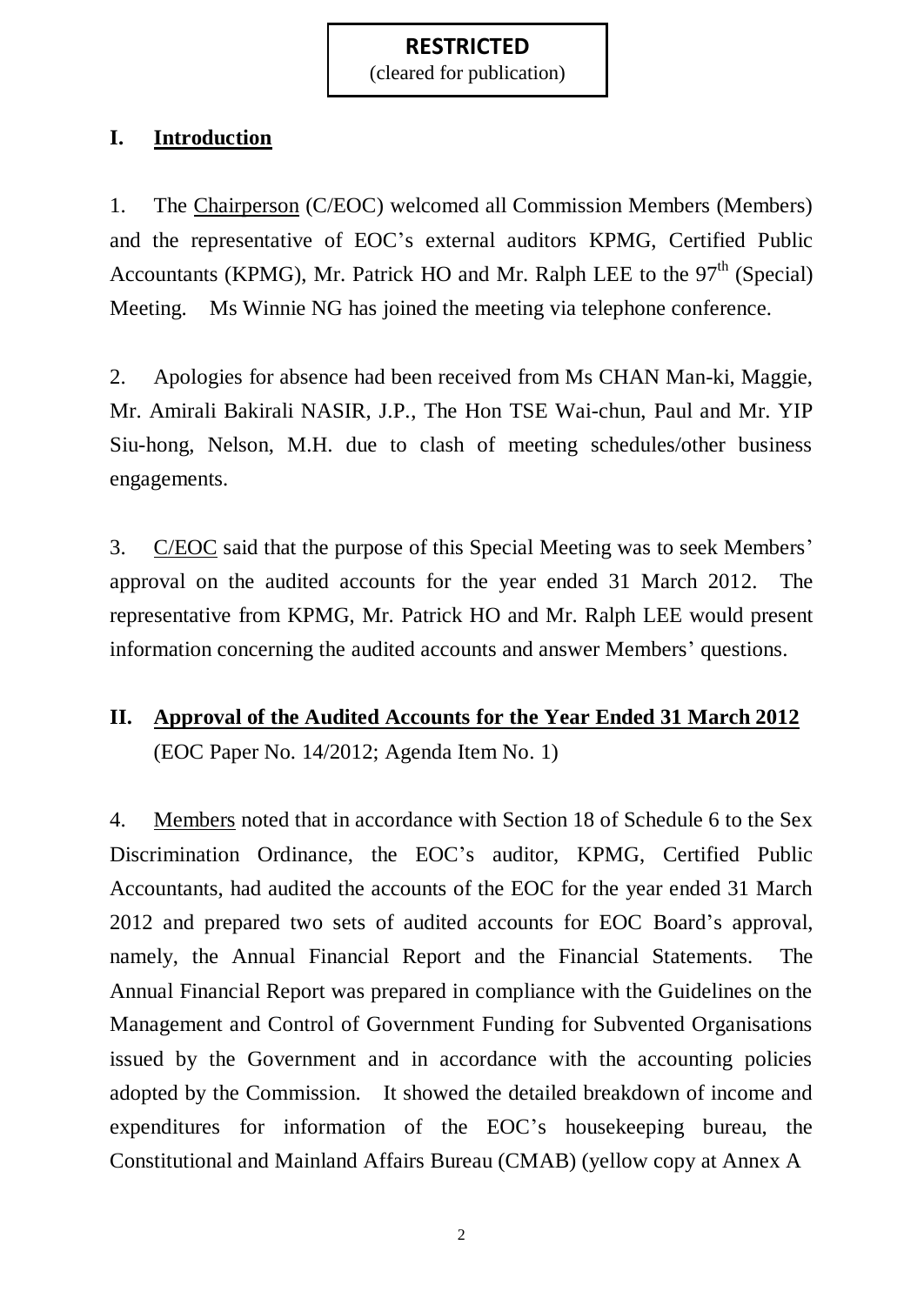(cleared for publication)

to EOC Paper No. 14/2012). The Financial Statements was prepared in accordance with the Hong Kong Financial Reporting Standards for incorporation into EOC's annual report (green copy at Annex B to EOC Paper No. 14/2012).

5. Members noted that in the Annual Financial Report (yellow copy), KPMG had expressed its opinion that it was properly prepared in all material respects in accordance with the accounting policies adopted by the Commission for the year ended 31 March 2012. It showed a surplus of \$2.85M for the year. In the Financial Statements (green copy), KPMG had expressed its opinion that it gave a true and fair view of the state of affairs of the Commission as at 31 March 2012 and of its surplus and cash flows for the year then ended in accordance with Hong Kong Financial Reporting Standards. It showed a surplus of \$1.34M for the year. It was noted that surplus for the year was mainly derived from staff vacancies yet to be filled. Mr. Patrick HO also said that no major discrepancies were found on EOC's internal control system and KPMG would issue an unqualified opinion on the audited accounts.

6. ACCT briefed Members on the reconciliation of surplus for the year ended 31 March 2012 between the two sets of audited accounts and the comparison of actual income and expenditure 2011/12 vs. 2010/11 as detailed in Annex C and Annex D of EOC Paper No. 14/2012. Members noted that the Administration and Finance Committee (A&FC) had considered and given its endorsement to the audited accounts.

#### *(Dr. Maggie KOONG joined the Meeting at this moment.)*

7. In response to Ms Winnie NG's question, ACCT explained that the two sets of audited accounts were prepared in accordance with different financial reporting standards and guidelines. The yellow copy at Annex A contained detailed information on EOC's expenditure with itemized breakdown while the green copy at Annex B was prepared in accordance with the Hong Kong Financial Reporting Standards for incorporation into the EOC's Annual Report.